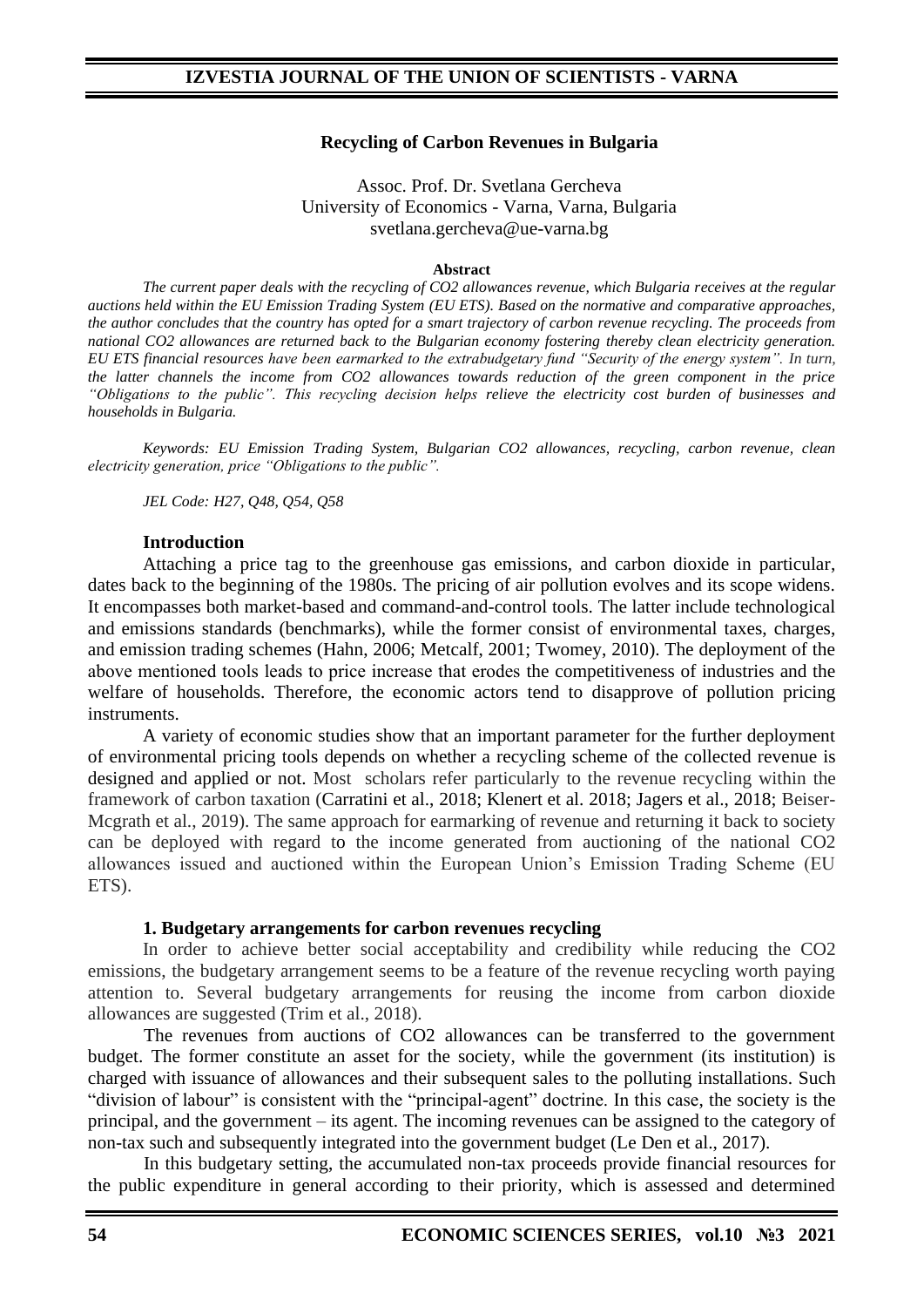## **ИЗВЕСТИЯ НА СЪЮЗА НА УЧЕНИТЕ – ВАРНА**

within the political process of decision-making. Provided that the public perceives environmental protection and climate change mitigation as priorities, there will be a political earmarking of the carbon revenue to funding the aforementioned community causes. This budgetary setting is supposed to be less acceptable for the society as its efficiency in terms of carbon emissions' reduction remains unclear (Trim et al., 2018).

Another arrangement for recycling the revenue from auctioning the national CO2 allowances is their earmarking to an extrabudgetary public fund separated and autonomous (in financial terms) from the government budget. The accumulated financial resources are further provided as compensation, which is targeted towards industries and households. The latter need evidence that they are affected to different extent by carbon pricing and their ability to pay declines. The extrabudgetary arrangement may improve the acceptability and credibility of carbon revenue recycling as its benefits become more transparent for the public (Trim et al., 2018). The design of the compensatory schemes can vary across addressees. The schemes can be provided *across the board* or to *pre-selected groups* of businesses, households/individuals, which are considered "the victims" of deploying the carbon pricing instruments.

Within this compensatory setting, an important parameter of carbon revenue recycling is its *conditionality*. The latter concerns whether the possible beneficiaries of compensation are required or not to apply certain measures and bring evidence for carbon footprint reduction. In case of a *missing conditionality*, the provision of any compensation would be inefficient in terms of changing the polluting behavior of actors. The public resources spent via compensatory schemes without conditionality would probably miss the energy and CO2-saving targets.

The third budgetary arrangement facilitates carbon revenues' recycling towards funding of measures that immediately and directly aim at mitigating climate change. The latter can be initiated, designed and deployed within economic activities that are covered or uncovered by the carbon pricing. In a setting where the covered businesses receive compensation via recycling of national carbon revenue, the former would perceive themselves as positive stakeholders of emission trading, which increases the acceptability and credibility of recycling.

The carbon revenue may also be recycled in favor of measures that diminish rising energy prices and costs for industries *uncovered* by emission trading, respectively carbon pricing. In this case, a redistribution issue arises, which is often controversial. On the one hand, the former might be perceived as a sign of solidarity among industries: from those inside towards those outside of the emissions trading scheme. In terms of the polluters-pay principle, the industries with large carbon footprint provide funds compensating those that are climate neutral or clean, which would boost acceptability and credibility of any recycling scheme. On the other hand, some industries may become vulnerable to freeriding behavior, relying on others' financial support and neglecting energy and carbon savings in their activities. Under such circumstances, the acceptability and credibility of the recycling scheme would deteriorate.

#### **2. Carbon Revenues from the EU ETS: Patterns of Recycling**

EU member states recycle the proceeds from the auctioning their national CO2 allowances. They allocate their carbon revenue mainly to improving energy efficiency of residential and industrial properties (41%), generation of green electricity (27%) and sustainable public transport (10%) (Wiese et al., 2020). Energy efficiency seems to be the leading direction for recycling, although its share varies across different countries. France is earmarking all its revenue to energy efficiency followed by Latvia (97%) and Croatia (88%). While Slovakia, Latvia and Estonia reuse their national carbon revenues for the renovation of mainly public sector buildings (cultural, educational, kindergartens), the Czech Republic, France and Germany recycle financial resources from CO2 pollution to renovate residential properties that belong to the energy poor and low income individuals/households (Wiese, 2020).

The recycling in favor of energy efficiency is considered as a strategic investment of the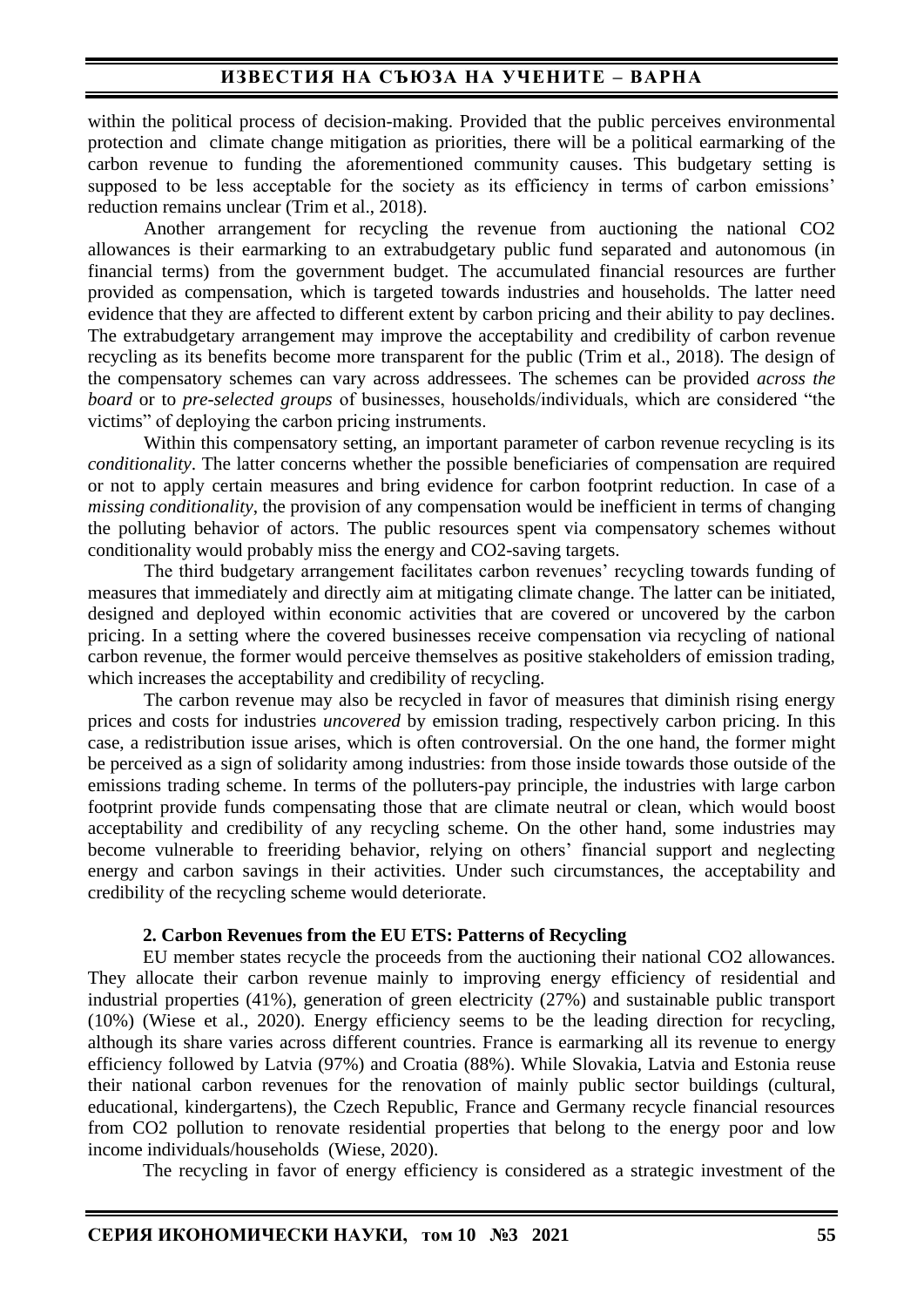# **IZVESTIA JOURNAL OF THE UNION OF SCIENTISTS - VARNA**

collected ETS EU revenue (Wiese et al., 2020; Le Den et al., 2017). Firstly, long-term cost savings are secured through the improvement of energy efficiency. Secondly, carbon emissions from residential and non-residential buildings also tend to decrease in the long run. Thirdly, carbon revenue recycling benefits companies with less ability to pay and households most vulnerable to energy poverty, who usually rely on public financial support for higher energy savings. Fourthly, due to revenue recycling, energy efficiency improves both in EU ETS covered and in uncovered industries, which refers to *financial solidarity* flows from former to the latter.

The revenue accumulated from the auctioning of CO2 allowances on the European Energy Exchange (EEX) is "committed" to compensating the cost burden of different industries throughout the EU-27. The rising prices of the EUAs since 2019 have been affecting the energy costs of any businesses, in particular the energy intensive and exporting ones. Their production technology depends on high share of electricity costs that they usually cannot shift to the output price (since most of the enterprises are price-takers on the international markets). Hence, these industries have to cope with deteriorating market share and competitiveness, which all stem from rising electricity costs as a consequence of the peaking prices of CO2 allowances.

Energy-intensive and exporting industries have to choose between two options. The first one is to incur financial loss and accumulate corporate debt, which is unsustainable in the long term. The second option is to shift their production outside the EU, where third state jurisdictions do not adhere to ambitious climate and energy goals. The relocation possibly leads to *carbon leakage*  (Monjon et.al.2011; Zaklan et al., 2019). The empirical evidence does not give credence to possible carbon leakage within the first two phases of the EU ETS (Joltreau et al., 2019). Joltreau and Sommerfeld (2019) argue that carbon leakage was negligible at the start of the emission trading scheme due to the surplus of allowances allocated and their costs being passed onto end consumers. In the steel and cement industries, there was also no evidence of carbon leakage throughout the first and second phases of the EU ETS (Branger et al., 2016).

In fact, the risk of carbon leakage during the 2005-2012 period is negligible for several reasons. Firstly, in the considered period at least 90% of CO2 allowances were allocated gratis (*grandfathering)* to polluting enterprises and installations Europe-wide*.* Secondly, during most of the time the EU economy was not able to recover from the financial crisis. Thirdly, a compensation scheme had applied in terms of state aid notified to and approved by the European Commission.

The state aid scheme is still provided to energy intensive industries with rising CO2 emissions - and electricity costs under stringent conditions (Directive 2003/87/EC, Art. 10a(6)). The latter require that the financial resources for the state aid are funded through recycling of carbon revenues that the particular governments collect by auctioning national CO2 allowances. In order to contain possible mismanagement and abusive practices, the funding is limited to no more than 25% of the country's proceeds from EUAs sold on the European Energy Exchange (EEX).

The state aid has been provided in several EU member states with already liberalized and interconnected energy markets. According to the rules, the financial support is transferred until the end of the year following the year when rising cost occurred as a consequence of peak CO2 allowance's prices (Еuropean Commission, 2019a). The Netherlands has already notified the Commission of  $\epsilon$ 70 mln. of state aid, whose beneficiary for the 2019-23 period is the railway transport in this country. Italy also allocates until the end of 2022 the amount of  $E151$  mln. out of its recycled carbon revenues as state aid. For 2020-21, Poland recycles €417,5 mln. from its auctioned national EUAs for state aid. It benefits all the industries affected by the rising costs of electricity. The businesses hit by the peaking energy/CO2 allowances costs in Flanders (a region in Belgium) also benefited from state aid for  $65\,285$  mln. from 31 March 2019 to 31 March 2020. Slovakia allocated €4 mln. of state aid to ten companies from its environmental extrabudgetary fund, which relies on the national carbon proceeds (European Commission, 2019; Hudec, 2021).

In order to mitigate the consequences of rising CO2 emission prices,  $\epsilon$ 633 mln. in total of the carbon revenues are recycled for state aid that is provided to different businesses in 2019 ( $\epsilon$ 433)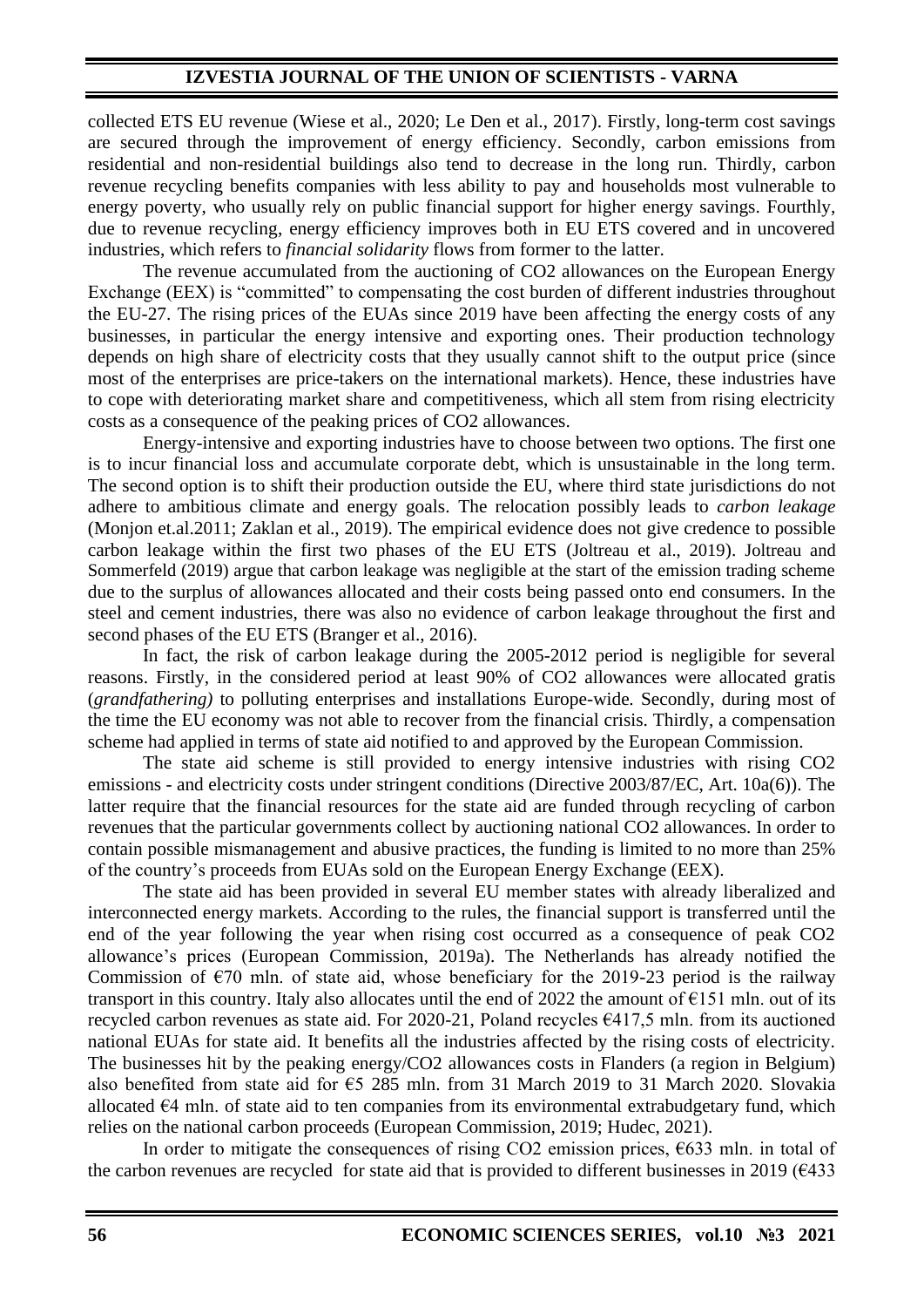# **ИЗВЕСТИЯ НА СЪЮЗА НА УЧЕНИТЕ – ВАРНА**

mln. in 2018) (Carbon Market Reports, 2020). The state aid scheme for compensating different industries indirectly hit by the rising prices of the CO2 allowances will also be implemented in the next decade within the revised EU ETS Directive. The carbon revenue recycling will be supplemented by the feature of conditionality. Businesses would further benefit from state aid in case they are capable of proving that the government provides funds for measures facilitating further savings of energy and GHG emissions (European Commission, 2021).

Making the recycling of carbon revenues for state aid *conditional* requires its beneficiaries to perform mandatory energy checks, followed by investment projects for improving the energy efficiency within a reasonable timeframe. With reference to the time dimension, the European Commission considers economically profitable investments in energy efficiency with a payback period of up to three years (European Commission, 2021). Undoubtedly, the feature of conditionality for approving and receiving a state aid lets the administrative burden rise as the proposed measures from the energy audit are mandatory and need to be implemented. The latter has to be verified through follow-up checks – on site or financial ones. In case of abuses, the state aid discontinues or is restricted (European Commission, 2021).

#### **3. Recycling the income from Bulgarian CO2 emissions – financial reward for clean energy deployment**

Since its accession to the EU, Bulgaria has been taking part in the Community's Emission Trading Scheme. In its third phase (2013-2020), the country auctions its national CO2 allowances on the platform of the European Energy Exchange (EEX). The revenue collected there depends on the quantity of emissions allowances<sup>1</sup> sold and their market price.

The number of allowances allocated to Bulgaria from 2013 to 2020 depends upon the following factors: 1) the annual level of GHG emissions averaged over the 2005-07 period (the pilot phase of the EU ETS); 2) the average income, which is an argument for allocating additional allowances due to EU solidarity. The latter requires low income member states to be supported through extra allowances in order to achieve a higher economic growth; 3) the performance of this country in terms of at least 20% reduction of CO2 emissions by 2005 compared to their level in 1990 (Directive 2003/87/EU, Art. 10, p.2).

With regard to the first factor for EUA allocation. Bulgaria is an insignificant GHG emitter. Nevertheless, the country receives additional allowances thanks to its own efforts to reduce air pollution by 2005 and the principle of solidarity, to which EU institutions adhere. Thus, it can be concluded that Bulgaria has been assigned sufficient EUAs, hence their price becomes the most important determinant of the amount of carbon revenues the country collects and recycles.

At the beginning of the third phase of the EU ETS, the market price of an EUA is low due to the sluggish recovery of the EU economy from the financial crisis and the accumulated *surplus* of allowances. In order to absorb *it*, a reserve for market stabilization was established and became operational in 2019 (Decision EU 2015/1814). The bulk of issued but unused EUAs was transferred to the stabilization reserve. Its operation and the ambition of the EU to reduce CO2 emissions by 2030 by 55% instead of by 40% contributed to EUAs' price rise in 2019-20. The latter is more impressive in 2021 – at the beginning of the year the CO2 allowance's price was  $\epsilon$ 20/t, in May - $\epsilon$ 50/t, while in August it reached  $\epsilon$ 61/t peaking further in the autumn of 2021 (Financial Times, 2021).

The dynamics of the Bulgarian carbon revenue collected from the EEX auctions can be observed in fig.1. At the beginning of the EU ETS third phase Bulgaria receives almost BGN 144 mln. (2013) that rose to more than BGN 860 mln. (2019). The latter coincides with the adoption of measures significantly changing the EU ETS design (the reserve for market stabilization and the Green Deal trajectory of decarbonization). In terms of carbon revenue collected, Bulgaria benefits

 $1$  EUA – European Union Allowance.1 EUA = 1t CO2e.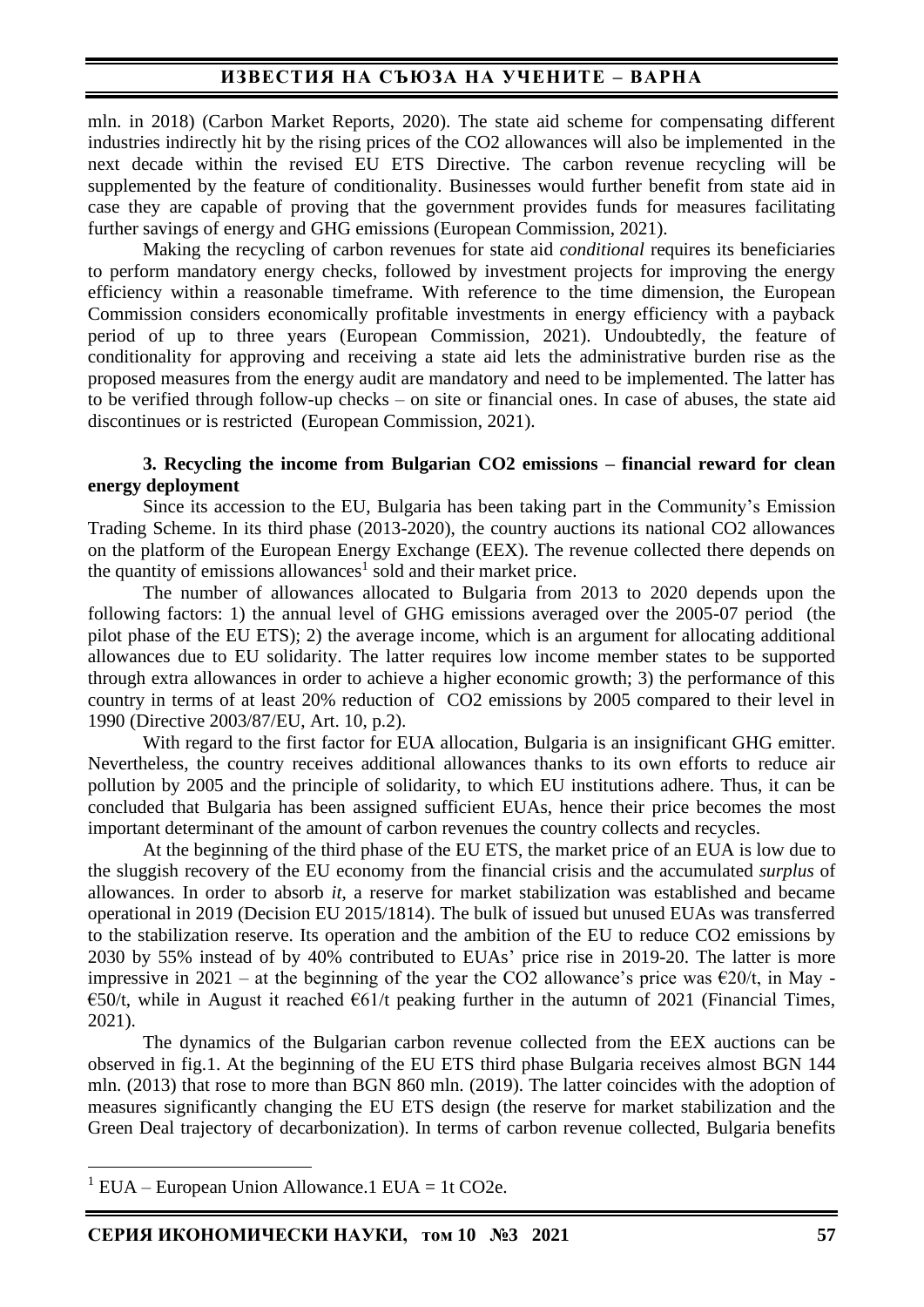from rising CO2 allowance's prices and the EU's ambitions for global leadership against climate change.



Figure 1. Total revenue from national CO2 allowances in Bulgaria, third phase EU ETS (in BGN)

The rising proceeds from auctioning CO2 emission allowances is not a target per se for Bulgaria. The country chose to earmark the amounts it receives from auctioning of its national carbon allowances in an extrabudgetary fund "Security of the energy system" (Naredba za fond "SES", Art. 5,  $t.6$ <sup>2</sup>. Such a budgetary solution allows it technically to recycle the proceeds in a transparent and accountable manner outside the government budget. The legal basis for the earmarking and recycling is the EU Directive on ETS and its transposition into the Bulgarian Act on limiting climate change (Art.57(1)). It proposes at least ten options for the recycling of collected carbon revenue in Bulgaria, i.e. for funding the development of clean energy, energy efficiency improvement of immovable properties, R&D, sustainable transport, carbon capture and storage, etc.

Against the background of EU schemes where member states' revenue from carbon recycling is geared towards state aid for affected businesses, the energy-intensive industries in Bulgaria are disadvantaged in terms of the compensation provided. Consequently, the competitiveness of those industries may suffer. Meanwhile, business entities/companies also have to manage the peaking electricity prices on the Bulgarian Independent Energy Exchange since the new regulatory period starting on July 1, 2021.

On Figure 2, the rising average price/MWh of electricity on the free segment of the energy market (the Independent Bulgarian Energy Exchange) can be observed. The horizontal line depicts the average annual market price predicted by the Water and Energy Regulating Commission (KEVR) for the period  $01.07.21 - 30.06.2022<sup>3</sup>$ . The rising discrepancies between the actual and predicted prices throughout the new regulatory period in Bulgaria immediately affect the business sector, and with some short-term delay - the households. Therefore, industrial and employers' associations require from the government to be compensated for at least 50% of the *extra* energy costs to be incurred from October 2021 to March 2022. The amount of compensation pleaded by the business sector from the government initially was circa BGN 840 mln. with subsequent reestimation of the former (AIKB, 2021).

On its part, the government does not dispute the necessity of compensation. The debate between businesses and the government concerns mainly *the source(s)* for the provision of the public financial support. The affected businesses and their associations argue that the funds shall be funded from the excess profits accumulated by the state-owned nuclear power station "Kozloduy", National Electricity Company and other state-owned energy producing companies (AIKB, 2021). Their excessive financial profits are due to the increasingly widening difference between market and predicted price per MWh of electricity (see fig.2). An alternative source for providing funds to businesses in Bulgaria is the extrabudgetary fund "Security of the electricity system" where the

 $2$  Initially (2013-15) the revenue was transferred to the government budget.

<sup>&</sup>lt;sup>3</sup> The latter is known as the regulatory period for the public supervisor authority.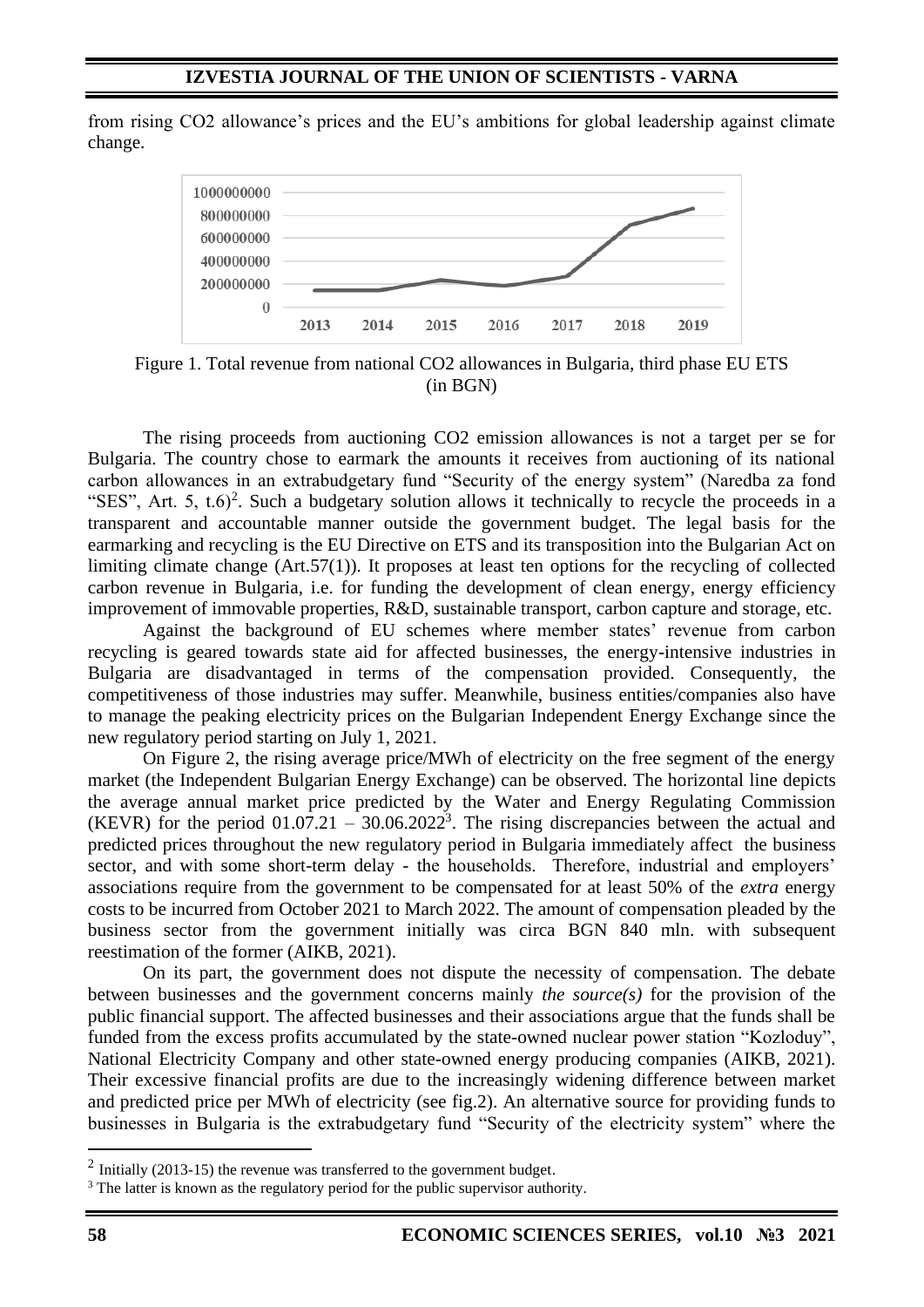

revenue from selling national CO2 allowances is transferred.



Source: Based on price data from Independent Bulgarian Energy Exchange at: https://ibex.bg

With reference to the extrabudgetary fund's legislation, it is not allowed to provide compensations for the affected businesses since the proceeds from CO2 allowances are earmarked to and reserved for green energy deployment in Bulgaria. Therefore, despite the looming energy crisis, this country will not seek the EU Commission's approval for recycling its national carbon revenue as compensation for different industries. Bulgaria tends to spend all of the income gathered from CO2 allowances for climate change mitigation. The exact amounts and trajectories of national carbon revenue recycling can be observed below (Figure 3).



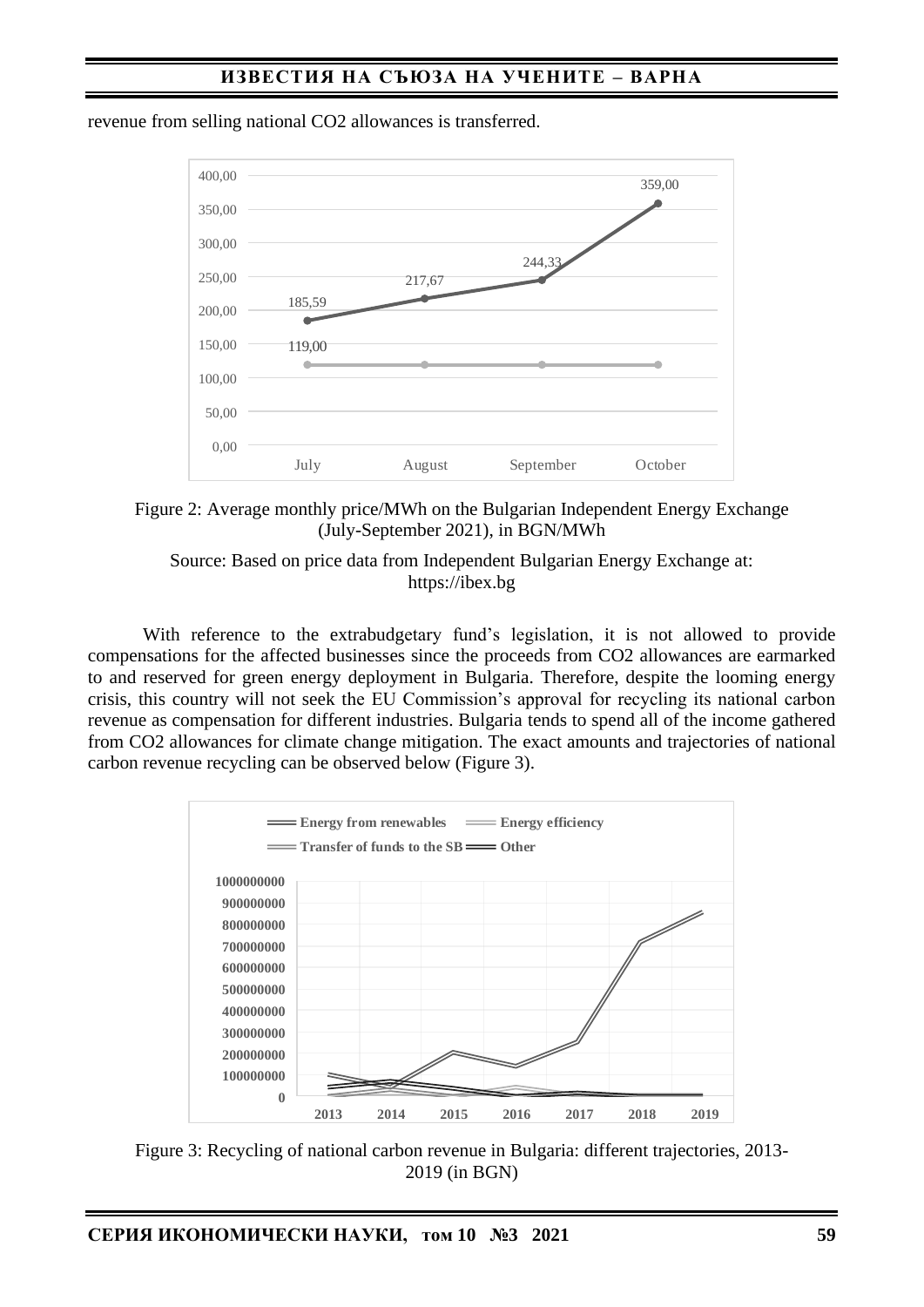## **IZVESTIA JOURNAL OF THE UNION OF SCIENTISTS - VARNA**

As depicted in Figure 3, only an insignificant amount of the national carbon revenues is recycled for energy efficiency improving projects in Bulgaria. In the considered period, they provided investments for renovation of buildings, which belong to municipalities and other (central) government entities. The bulk of financial resources for energy efficiency investments Bulgaria receives and absorbs from the EU Structural and Investment Funds (Le Den et al., 2017).

Unlike other EU member states, which reuse their national carbon proceeds mainly for energy efficiency, Bulgarian authorities decided to earmark them to increase the share of clean electricity. Initially, income from the auctioning of national carbon dioxide allowances is still moderate and flows directly into the state budget. Since 2016 the collected amount of BGN 202,4 million from carbon revenues has been earmarked to the extrabudgetary fund devoted to the security of the energy system. The latter recycles the steadily rising amounts of carbon revenues for clean energy promotion. By the end of the considered period, the monetary transfer reached almost BGN 1 billion.

This recycling trajectory of the national carbon proceeds is consistent with the financial incentives provided domestically to clean energy projects since the 2010s. In order to secure a high long-term return on investment, green power producers in Bulgaria are paid for the whole quantity of electricity generated at preferential prices (feed-in tariffs). The latter are set higher than their market counterparts according to long-term contracts concluded for 12 to 20 years with no option for a price adjustment included (KEVR; Staykov, 2016).

In an attempt to contain the growth of the cost burden imposed by clean energy, the green electricity generation has been fostered with premium payments since 2016 - the difference between preferential and market prices. Both the feed-in tariffs and the premiums contribute to a large quantity of green power produced. The latter has been fully purchased by the National Electricity Company (NEK-EAD) that plays the role of the public supplier in Bulgaria.

In order to compensate the NEK-EAD for its purchasing costs, policymakers have set up the so-called *price "Obligations to the public*" (Energy Sector Act, Art.35). The latter is part of and inflates the electricity price for all end consumers in Bulgaria. The price for public obligations contains several "color" components. One of them - the green one, is earmarked to fund clean energy generation, while the brown one compensates the costs for high effective co-generation in Bulgaria. In terms of the latter technology, heat and electricity have been produced from the same primary energy source, which contributes to better energy efficiency.

Being part of the whole price for the electrical power consumed, the green component imposes an additional burden on industries and households. In order to reduce their rising bills on sight of clean electricity development, the fiscal and energy authorities decided to compensate industries and households with 100% of the amounts from carbon revenues that Bulgaria receives at the regular auctions on the EEX. In technical terms, the carbon revenues collected at the EEX are recycled (spent) for reducing the burden of the green electricity's rising share in the domestic energy mix.

The recycling design Bulgaria applies to its carbon revenues has its benefits. Firstly, the collected and reused carbon income reduces the cost burden that households/individuals pay for clean electricity. It is a "smart" recycling decision as energy poverty is a widespread phenomenon in Bulgaria. The country ranks on top in the EU-27 throughout the 2014-20 period. According to a regular survey, between 40,5% (2014) and 27,5% (2020) of the Bulgarian population are not able to heat their homes adequately. In the EU-27, only 10,4% (2014) and 6,9% (2019) of the respondents complain about poor heating in their homes (Eurostat,  $2014-20$ )<sup>4</sup>. Secondly, revenues from the auctioning carbon dioxide allowances are collected from polluting installations most of which belong to large corporations with high profits/ability to pay. Thus, the burden of the recycled carbon

<sup>&</sup>lt;sup>4</sup> In light of the current energy crisis, it is expected that the share of people who cannot afford heating their homes adequately will rise again both in Bulgaria and in the EU.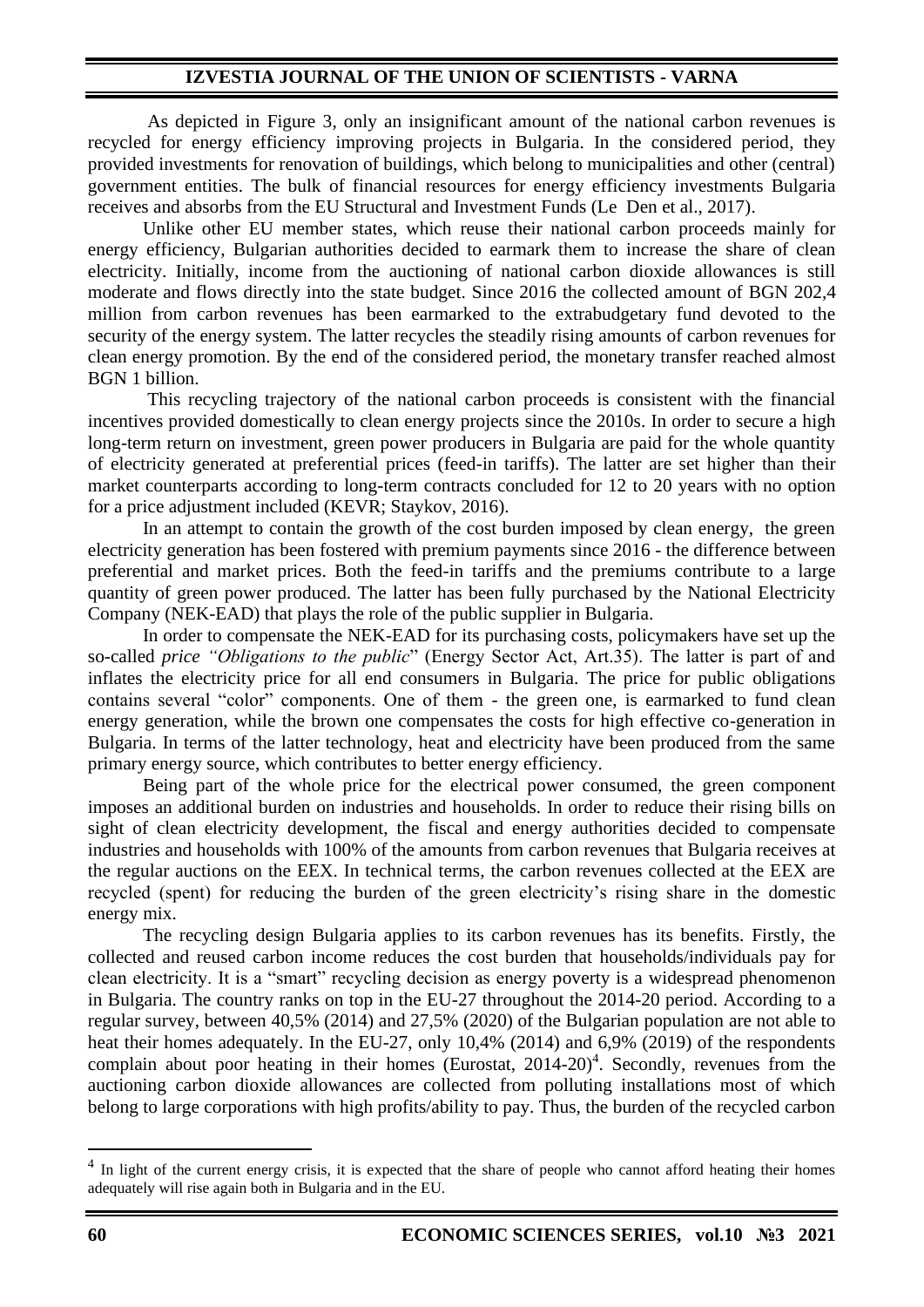revenue is supposed to be distributed in a progressive manner. Thirdly, an environmental justice in terms of "polluter pays principle" is embedded in this recycling pattern since installations with large verified emissions pay proportionally for CO2 allowances, compensating in the end those that generate power from renewables.

Despite the benefits mentioned above, the recycling of carbon revenues towards incentives for green electricity in Bulgaria has its shortcomings. Firstly, since the compensation is proportional to the units of consumed energy, the former practically rewards electricity-intensive households and industries. Thus, no change in their behavior in terms of energy savings and carbon footprint reduction may be expected. Secondly, the recycling of the revenues from auctioning of CO2 allowances is not targeted at a special stakeholder – it occurs "across the board" addressing even firms and households with a high ability to pay. Thirdly, the compensation that industry and households receive monthly, does not depend on the timing and efforts to reduce their energy bills and CO2 emissions.

## **Conclusion**

The recycling of revenue from national CO2 allowances constitutes an important feature of the carbon pricing design. Most EU member states reuse their proceeds from EEX in the economy in order to achieve domestically long-term energy and climate goals. Against the backdrop of peaking CO2 allowance and electricity prices, the national carbon revenues provide reliable compensation for the rising energy costs to businesses and households throughout many member states. Bulgaria opts to recycle its national carbon revenue for the sake of the green electricity, while reducing the burden, which the green component imposes through the electricity bills on households and firms.

# **References**

- 1. Associacia na Industrialnia Kapital v Bulgaria (2021). Predlojenie za kratkosrochna miarka za energijno podpomagane na bulgarskata ikonomika. [Online] Available from: bica\_bg.org. [Accessed 21/09/2021].
- 2. Beiser-Mcgrath, L. F., and Bernauer, T. (2019). Can revenue recycling make effective carbon taxation politically feasible? *Science Advances.* 5 (9). pp 1-8.
- 3. Branger, F., Quirion, Ph., and Chevallier, J. (2016) Carbon Leakage and Competitiveness of Cement and Steel Industries Under the EU ETS: Much Ado About Nothing. *Energy Journal*. 37 (3). pp. 109-135.
- 4. Carattini, S., Carvalho, M. and Fankhauser, S. (2018). Overcoming public resistance to carbon taxation. *WIREs Climate Change.* Wiley Online library.
- 5. DECISION (EU) 2015/1814 OF THE EUROPEAN PARLIAMENT AND OF THE COUNCIL of 6 October 2015. Official Journal of the European Union L264/1.
- 6. DIRECTIVE 2003/87/EC OF THE EUROPEAN PARLIAMENT AND THE COUNCIL from 13 October 2003 establishing emissions trading scheme of allowances for greenhouse gases within the Community and amending the Directive 2003/96/EC of the Council (text relevant for European Economic Area). ОВ L 275, 25.10.2003.
- 7. EEA (2006). Using the market for cost effective environmental policy. EEA Report No 1.
- 8. Energy Sector Act. Publ. in: State Gazette No107/9.12.2003, last amend. and suppl. SG No 21/12.03.2021.
- 9. European Commission (2019). Authorisation for State Aid pursuant to Articles 107 and 108 of the TFEU. Official Journal of the European Union. C354/1. Volume 62. 18.10.2019. Available from:https://eur-lex.europa.eu/legal-

content/EN/ALL/?uri=OJ%3AC%3A2019%3A354%3ATOC [Accessed 03/10/2021].

10. European Commission (2019a). State Aid SA.53850 (2019/N) – Poland Compensation for indirect emission costs in Poland. C(2019) 6371 final.